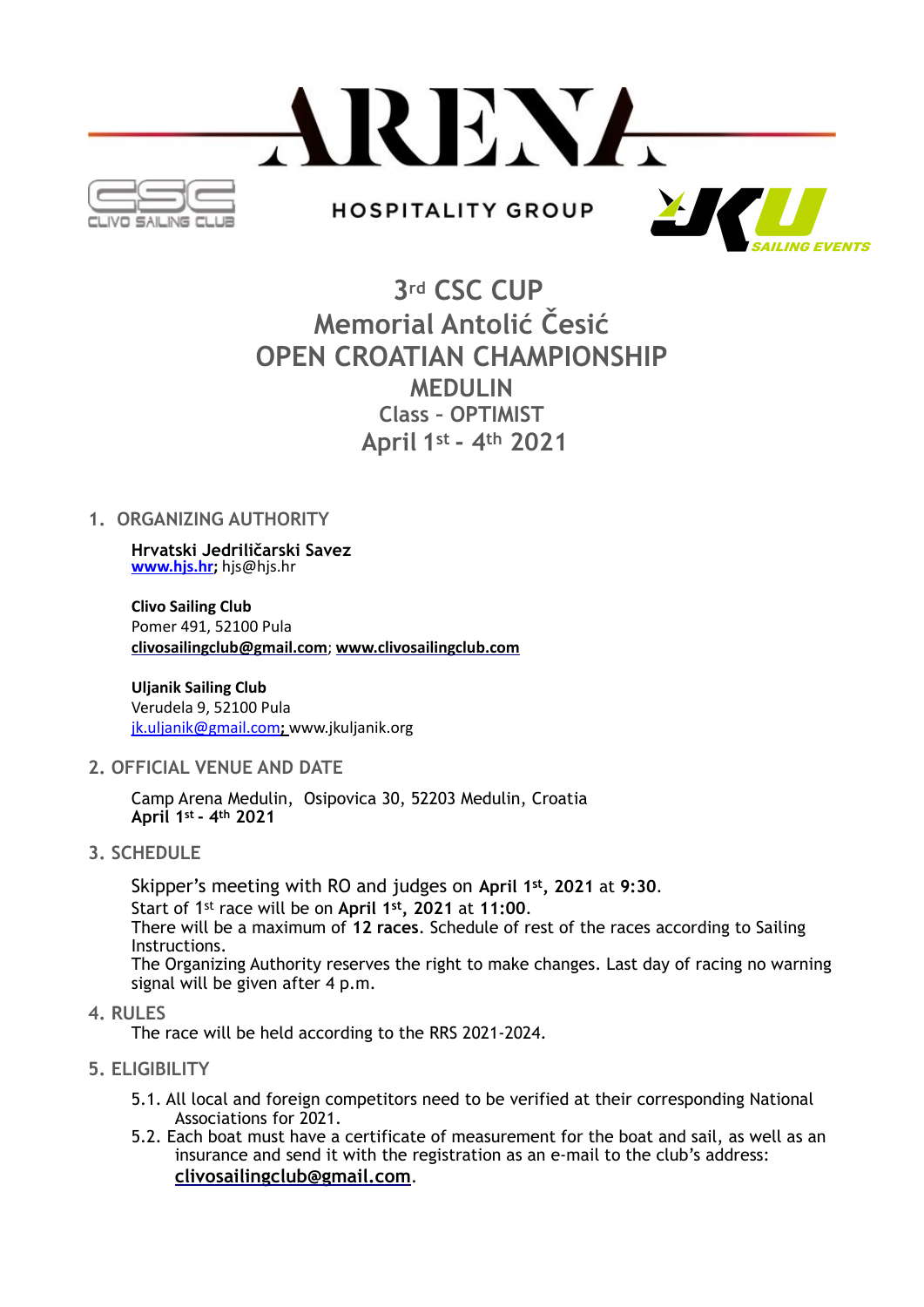# **6. ENTRIES**

 Fully completed Entry form must be send to the club´s e-mail address no later then March 26th**, 2021**. The Pre-Entry form can be found on the club´s website. Entry fee will be €50 per competitor until **March 26th, 2021**. For entry fees received later than March 26th**, 2021** a late entry fee of €70 will apply. Support boat entry fee will be  $E20$ .

Payment details: CLIVO SAILING CLUB IBAN: HR6024020061100633019 ERSTE&STEIERMÄRKISCHE BANK D.D. SWIFT/BIC: ESBCHR22 JADRANSKI TRG 3a, 51000 RIJEKA

# **7. SCORING SYSTEM**

- 7.1. The Championship is valid if **at least 4 races are completed**. When fewer then 4 races were sailed, the summ of the series will be the summ of all her races.
- 7.2. The organizer may divide into groups if more than 80 sailors are registered. If it will be sailed in groups, there will be a qualification and a final series. All groups must complete at least **4 races** to proceed to final series.

#### **8. PROTEST COMMITTEE**

There will be direct Jury on water according with the **Appendix P**.

# **9. SAILING COURSE**

The course will be trapezoid.

**10. SAILING INSTRUCTIONS** 

 Sailing Instructions will be available on **March 31st, 2021** from **19:00 exclusively online on the web page**.

# **11. TROPHIES**

11.1. For the CSC Cup Mem. Antonil Cesic the prizes are: **LEVAN TROPHY**: 1st, 2nd and 3rd place in overall ranking **FINERA TROPHY**: 1st, 2nd and 3rd place in overall ranking in category GIRLS **CEJA TROPHY**: winners of the medal races **PORER TROPHY**: 1st, 2nd and 3rd best Club **LEVANIĆ TROPHY**: 1st, 2nd and 3rd BOY in the category U12 **FENOLIGA TROPHY**: 1st, 2nd and 3rd GIRL in the category U12 The Organizing Authority reserves the right to make changes.

 11.2. The Croatian Federation will honour withj medals according to the Prizegiving rules for the Croatian Championships in sailing.

#### **12. INSURANCE**

Competitors and support boats must show a valid insurance upon registration.

**13. MEASUREMENT** 

 All competitors must send to the club's address **[clivosailingclub@gmail.com](mailto:clivosailingclub@gmail.com)** before the start of the Championship a valid measurement certificate for the boat and sail. The sail number shall be the same as in the certificate.